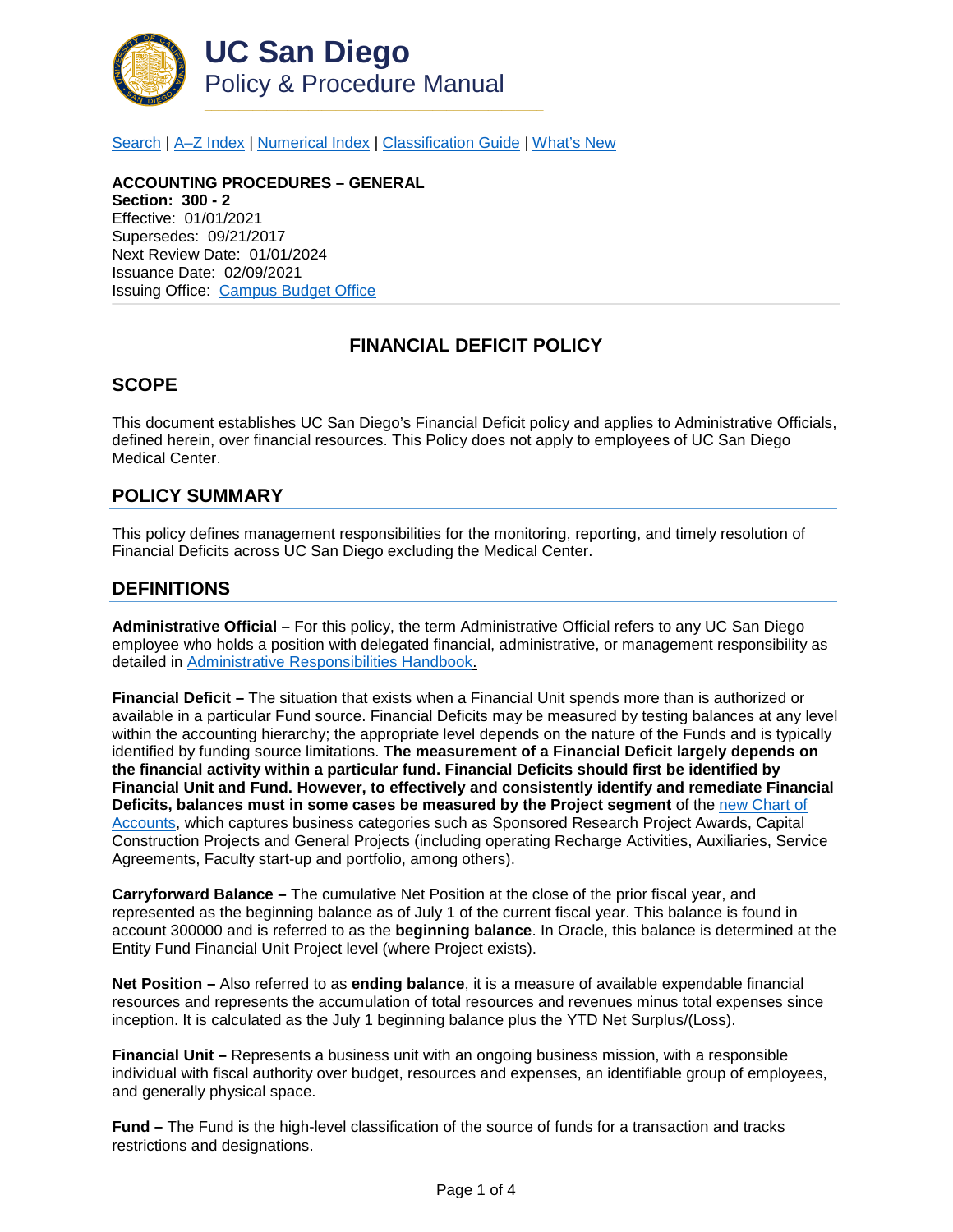### **University of California San Diego Policy – PPM 300 - 2 PPM 300 - 2 Financial Deficit Policy**

**Project –** A segment of the [new Chart of Accounts](https://blink.ucsd.edu/_files/fis-UC%20San%20Diego%20COA%20User%20Guide%20final%20052920.pdf) chart string used in Oracle which tracks 'a body of financial activity' with a start date, and in some cases an end date, spanning multiple fiscal years. Examples include Sponsored Awards, Capital Projects and other activities. In some cases, this segment captures index from old chart of accounts in IFIS.

**Project Portfolio Management Module –** The Project Portfolio Management module is a sub-ledger in the Oracle Financial Cloud (OFC) system which manages Projects that are designated as either: Sponsored Research, Capital Construction, or General Projects. Each Project in the Project Portfolio Management module is auto-assigned a unique number by the system, and each Project has a distinct set of characteristics identified at the point of setup (including unique Financial Unit association and Project Manager such as Principal Investigator or Administrative Official). This number becomes part of the accounting chart string in the General Ledger.

# **POLICY STATEMENT**

UC San Diego receives financial support from a number of external stakeholders and has a stewardship responsibility to its students, patients, and donors, as well as federal, state and private funding agencies, and the public. That stewardship includes prudent financial management of resources entrusted to the University and the Administrative Officials in each Financial Unit.

All Financial Units are expected to meet their financial needs within their overall available funding. This may be accomplished by (1) regularly monitoring financial activities, (2) avoiding cost over-runs relative to approved resources, (3) avoiding unallowable or unreasonable costs against various Fund sources, (4) avoiding unauthorized cost-transfers or expenditures, (5) immediately resolving improper charges and any deficit by properly moving expenses or redistributing resources, or (6) a proactive and timely pursuit of additional funding. Financial Deficits should not occur and must be remedied immediately when they do occur. The appropriate resolution will differ by Fund and circumstance.

Units will not be permitted to carry over Financial Deficits exceeding \$25,000 without a deficit resolution plan that is approved by the Department Chair/Designee and Dean/Vice Chancellor.

Financial Deficits should first be identified by Financial Unit and Fund. However, in some cases, balances must be measured by including the Project segment that captures business categories. Deficits for Sponsored Research Project Awards, Capital Construction Projects and General Projects (including operating Recharge Activities, Auxiliaries, Service Agreements, Faculty start-up and portfolio, among others) will be measured at the Project segment.

# **RESPONSIBILITIES**

|    | A. Principal Investigator (PI) or Fund Manager                                                                                                                                                                                                        | В. | Chair<br>and<br><b>Department</b><br><b>Department</b>                                                                                                                                                                                                                                                                   |
|----|-------------------------------------------------------------------------------------------------------------------------------------------------------------------------------------------------------------------------------------------------------|----|--------------------------------------------------------------------------------------------------------------------------------------------------------------------------------------------------------------------------------------------------------------------------------------------------------------------------|
|    |                                                                                                                                                                                                                                                       |    | <b>Business Officer (or Equivalent Officer)</b>                                                                                                                                                                                                                                                                          |
| a. | For Sponsored Projects, the person(s) named as                                                                                                                                                                                                        |    |                                                                                                                                                                                                                                                                                                                          |
|    | the PI, manager, or director in an award of a<br>contract or grant accepted by UC San Diego, has                                                                                                                                                      | a. | Identify, avoid and resolve Financial Deficits                                                                                                                                                                                                                                                                           |
|    | primary responsibility for adherence to the<br>conditions of the award and for ensuring that<br>expenditures made are appropriate, allowable, and<br>within the budgetary limitations of the award.                                                   | b. | Ensure that sponsored Projects' expenses do not<br>exceed the cumulative amount of the award,<br>allocation or budget and, if Financial Deficits do<br>occur, ensure that corrective action is taken. With<br>Financial Deficits that remain 120 days after a                                                            |
| b. | For Projects other than Sponsored Projects, the<br>Fund Manager is responsible for avoiding Financial<br>Deficits, promptly resolving any Financial Deficits<br>when they occur, or developing and implementing<br>written action plans to eliminate. |    | sponsored Project's end date and are moved by<br>OPAFS to a consolidated Sponsored Research<br>Deficit Fund, ensure that available, unrestricted PI<br>and/or department resources are applied to clear<br>the deficit before fiscal year end.                                                                           |
|    |                                                                                                                                                                                                                                                       |    | c. Ensure that PI or Fund Managers develop a written<br>plan under which Financial Deficits larger than<br>\$25,000 will be eliminated before year-end. Any<br>longer period for deficit resolution must be approved<br>by the appropriate Vice Chancellor or Dean and by<br>the Campus VC - CFO (see Procedures below). |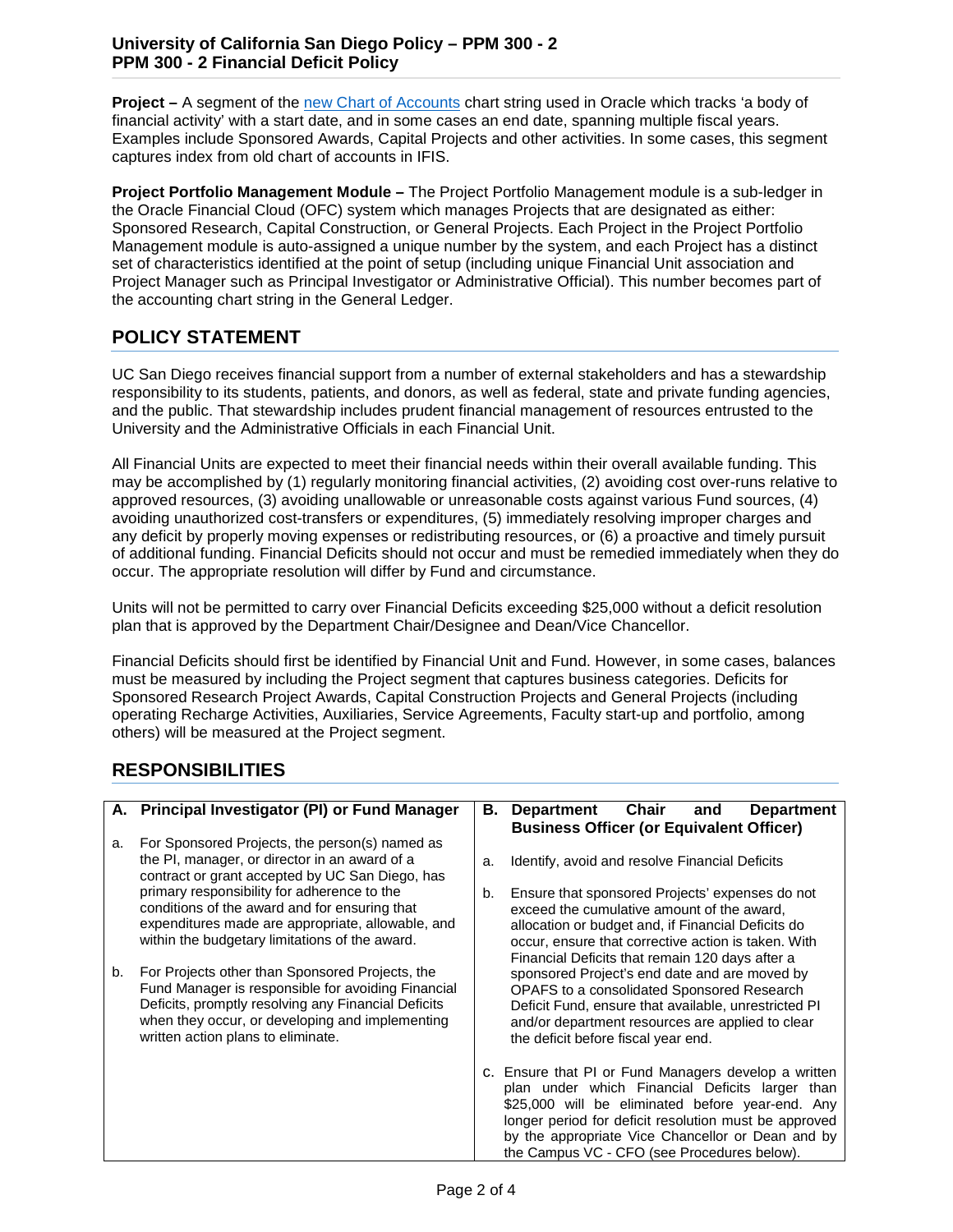|                                                                                                                  | <b>C.</b> Vice Chancellors and Deans                                                                                                                                                                                                                                                                  |                                                                                                                                                            | D. Campus Budget Office (CBO)                                                                                                                                                                                               |
|------------------------------------------------------------------------------------------------------------------|-------------------------------------------------------------------------------------------------------------------------------------------------------------------------------------------------------------------------------------------------------------------------------------------------------|------------------------------------------------------------------------------------------------------------------------------------------------------------|-----------------------------------------------------------------------------------------------------------------------------------------------------------------------------------------------------------------------------|
| For the Financial Units under their purview, the Deans or<br>Vice Chancellors are responsible for ensuring that: |                                                                                                                                                                                                                                                                                                       | The Campus Budget Office is responsible for ensuring<br>that prompt and final resolution of deficits is effectively<br>achieved. Responsibilities include: |                                                                                                                                                                                                                             |
| a.                                                                                                               | Financial Deficits are routinely monitored at the level<br>of the Department Chairs and Business Officers;                                                                                                                                                                                            | a.                                                                                                                                                         | Developing system reports that provide timely<br>information for monitoring and remedying deficits.                                                                                                                         |
| b.                                                                                                               | Written plans to resolve deficits are prepared and<br>submitted to the Department Chair/Designee and<br>Dean/Vice Chancellor for review and approval when<br>deficit balances are larger than \$25,000;                                                                                               | b.                                                                                                                                                         | Partnering with the appropriate Administrative<br>Official(s) to ensure that they have written resolution<br>plans and that corrective actions are progressing for<br>deficits that remain unresolved after June 30 of each |
| c.                                                                                                               | Actions specified in approved deficit resolution plans<br>are effective and acted on for timely resolution of                                                                                                                                                                                         |                                                                                                                                                            | fiscal year.                                                                                                                                                                                                                |
|                                                                                                                  | Financial Deficits before end of current fiscal year;<br>and                                                                                                                                                                                                                                          | C.                                                                                                                                                         | Reviewing deficit rollover requests from Vice<br>Chancellors to make a recommendation for approval<br>or disapproval to the VC-CFO as part of the annual                                                                    |
| d.                                                                                                               | Financial Deficits that cannot be resolved by fiscal<br>year-end are rare. In such rare cases, forward<br>written and well justified requests to roll over deficit<br>to the next fiscal year to the VC-CFO via the<br>Campus Budget Office. All such requests shall be<br>submitted before March 31. |                                                                                                                                                            | budget development reviews for the upcoming<br>budget year.                                                                                                                                                                 |

## **PROCEDURES**

### **A. Deficit Monitoring and Reporting**

When working to resolve a Financial Unit – Fund – Project chart string in Financial Deficit, first consult existing policies and procedures applicable to select type of activity provided below:

| <b>Recharge Operations</b> | Recharge activities are operated on a no-gain/no-loss basis. Any surplus or<br>deficit occurring in any one year shall be corrected by timely management of<br>expenses or adjustment of rates in the succeeding year to achieve a break-<br>even balance at the succeeding year end.<br>See SSA link in Related Information section. |
|----------------------------|---------------------------------------------------------------------------------------------------------------------------------------------------------------------------------------------------------------------------------------------------------------------------------------------------------------------------------------|
| <b>Gift Funding</b>        | Per Advancement's UC San Diego Gift Acceptance and Processing Online<br>Handbook: "Gift funds should never be in deficit". The STAR online dashboard<br>provides access to view gift information, including available expendable<br>balances held at UCSD Foundation.<br>See Gifts link in Related Information section.               |
| <b>Sponsored Projects</b>  | Departments should follow Office of Post Award Financial Services (OPAFS)<br>guidance.<br>See Sponsored Research link in Related Information section.                                                                                                                                                                                 |

An Oracle-based Financial Deficit report will be available to help Administrative Officials meet their Fund management responsibilities. It will provide a view of current deficits by Vice Chancellor area with drill-down capabilities to the various levels of the Financial Unit, Fund and Project hierarchies (where applicable). It will be an effective report for monitoring current deficits. As such, Administrative Officials, Fund Managers, and Principal Investigators will be required to make appropriate use of it.

#### **B. Timely Resolution and Roll Overs**

Financial Deficits must be resolved within the fiscal year, i.e., before June  $30<sup>th</sup>$ . However, Financial Deficits may be carried over to the next fiscal year when (1) there are extenuating circumstances, (2) the Chief Financial Officer (CFO) approves the carry over, (3) an authorized resolution plan is in place, and (4) the Financial Unit is in compliance with the plan and with campus policies.

a. All approved deficit resolution plans must be in place before the end of the third quarter of the fiscal year in order to be carried forward to the next fiscal year. All rollovers plans must be